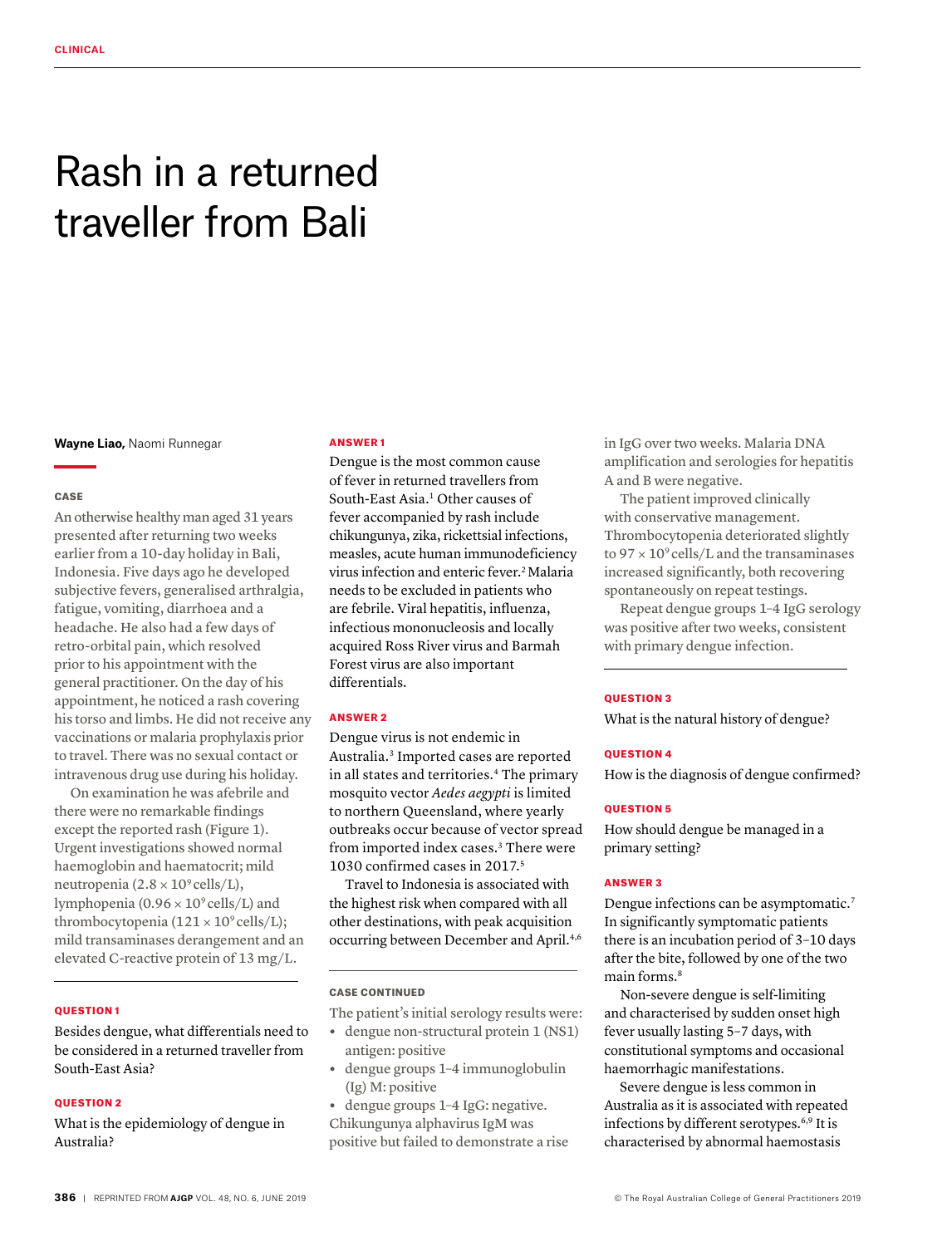

**Figure 1**. The fine macular rash covering the torso and limbs

and plasma leakage, typically commencing on day 4–5 of illness, after the fever defervesces (Figure 2). Warning signs include severe abdominal pain, persistent vomiting, lethargy or restlessness, hepatomegaly, reduced oral intake, oliguria, postural hypotension and mucosal bleeding. Laboratory findings include increased haematocrit and concurrent rapid decrease in platelet count.

## ANSWER 4

The serum viral RNA polymerase chain reaction (PCR) is sensitive and specific

within days 1–5 of symptom onset, after which it becomes negative. Similarly, the NS1 viral antigen is detectable up to day nine. The preferred test may vary between pathology providers.

Dengue IgM is detectable from day six of illness, and IgG from day eight. Cross-reactivity with other viruses such as chikungunya can occur, and paired samples taken 10–14 days apart may be required to confirm IgG seroconversion.9

Dates of travel and symptom onset should be clearly noted on the serology request form to aid interpretation.3

#### ANSWER 5

Prompt notification to the local public health unit is mandated on probable or confirmed diagnosis.10 In tropical north Queensland in particular, urgent household and community prevention measures may be required, with patients advised to stay indoors and the household recommended to use insect repellent.3

Treatment for dengue is supportive. Patients without clinical warning signs and a near normal blood count can be treated as an outpatient with oral rehydration and paracetamol. Non-steroidal anti-inflammatory medicines are not recommended because of the risk of

increased bleeding.8 Patients should be provided with oral and written instructions to attend hospital if the warning signs of severe dengue occur, or symptoms fail to improve during transition to the afebrile phase. Guidelines suggest daily clinical review and blood count until the critical period passes.<sup>8,11</sup>

It is recommended that patients with warning signs or risk factors such as pregnancy, chronic medical conditions and extremities of age be admitted to hospital for observation and consideration of intravenous fluid replacement.<sup>8,11</sup>

#### **Key points**

- **•** Dengue is a common cause of fever and rash in returned travellers from South-East Asia.
- **•** NS1 antigen or PCR assay is valuable early in the course of illness; if negative or baseline IgM is positive, convalescent serology may be useful to confirm IgG seroconversion.
- **•** Management is conservative, with an emphasis on patient education regarding warning signs, close monitoring and public health measures.
- **•** Patients with comorbidities, difficult social circumstances or warning signs for severe dengue should be referred to hospital.



### **Figure 2.** Timing of serology tests and high-risk period in primary dengue

*Reproduced with permission from Queensland Dengue Management Plan 2015–2020, Queensland Health.9 ELISA, enzyme-linked immunosorbent assay; Ig, immunoglobulin; NS1, non-structural protein 1; PCR, polymerase chain reaction*

#### **Authors**

Wayne Liao DCH, MBBS, RACGP, General Practitioner, Wellington Point Family Practice, Qld. Wayne103683@gmail.com

Naomi Runnegar MBBS, FRACP, FPCPA, Infectious Diseases Physician and Clinical Microbiologist, Princess Alexandra Hospital, Qld; Senior Lecturer, Southern Clinical School, Faculty of Medicine, University of Queensland, Qld

Competing interests: None.

## Funding: None.

Provenance and peer review: Not commissioned, externally peer reviewed.

#### **References**

- 1. Leder K, Torresi J, Libman MD, et al. GeoSentinel surveillance of illness in returned travellers, 2007–2011. Ann Intern Med 2013;158(6):456–68. doi: 10.7326/0003-4819-158-6-201303190- 00005.
- 2. Wilson ME. Travellers' health: Fever in returned travellers. Atlanta: Centers for Disease Control and Prevention, 2017. Available at wwwnc. cdc.gov/travel/yellowbook/2018/post-travelevaluation/fever-in-returned-travelers [Accessed 26 April 2019].